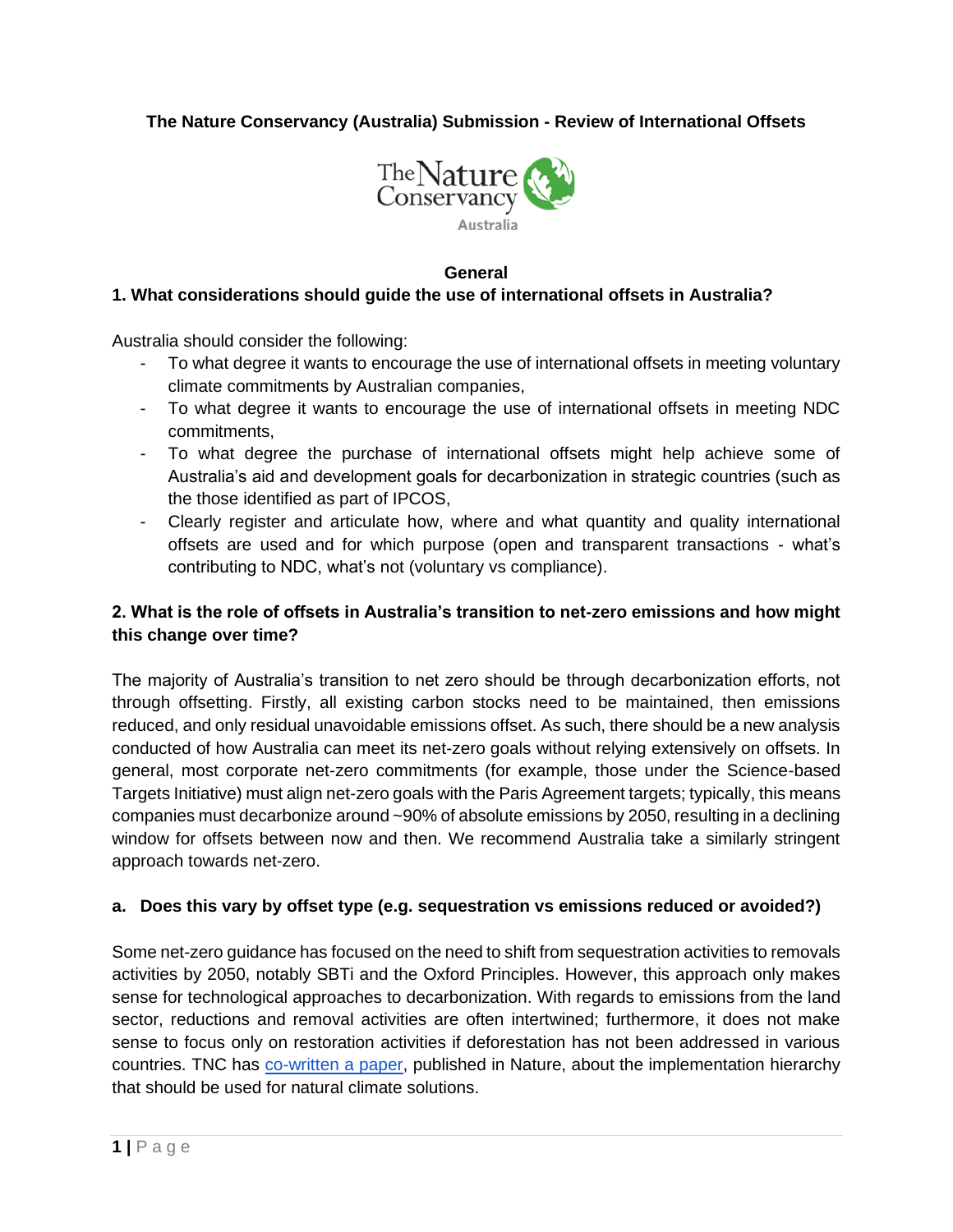### **b. What are the opportunities and risks presented by international offsets now and into the future?**

International offsets can present an opportunity for Australian companies not only to help meet their net-zero targets domestically and diversify their offsets portfolios, but also to nurture and accelerate the growth of carbon markets in other countries where credits are generated, through the provision of a stable source of demand, and proven credible transactions that can help build the confidence of other buyers to engage in those markets. As long as the schemes, methodologies and projects that are eligible to sell to Australian buyers comply with equivalent standards to the ERF / ACCU, this demand can lead to co-benefits being delivered and the creation of sustainable nature-based economies overseas.

From a government and policy perspective, through programs like IPCOS, the Australian Government can provide tailored and demand-driven financial and technical assistance to those countries to put in place the regulatory and institutional infrastructure to ensure a high-integrity carbon market, governance and systems that help mitigate political, financial and integrity-related risks.

On the flip side, access to effectively unlimited supply of international offsets risks creating a disincentive for true emissions reduction, especially in a case where there would be significant price differentials for lower-quality international credits compared to ACCUs. Unrestricted access to such credits risks undermining the Australian domestic market, with prices being depressed by sub-par international supply, limiting the viability of both new and existing carbon projects under the ERF (and potentially toppling the business cases on which they were built). This would entail reduced climate action in Australia and crowd out higher-cost premium projects with broader cobenefits (including for example indigenous-owned savanna fire projects).

To avoid this risk of a perverse outcomes effectively averting climate action, domestic market access should be limited to the highest-quality offsets - in terms of scheme governance, methodologies, co-benefits and credit integrity, which has to be at a minimum equivalent to the Australian integrity principles and governed appropriately. Additionally, the portion of a company's overall offsets portfolio that can be sourced internationally should be limited, and those restrictions should take into account the various uses (compliance vs voluntary) and different company structures to ensure that subsidiaries aren't used to dilute the portfolio *(please also see lessons outlined below)*.

Such Australian international offsets requirements, schemes, methods, and projects that are approved as meeting them, need to be regularly reviewed and updated in order to ensure effectiveness and integrity of both the domestic and international carbon markets.

### **3. Are there lessons to be learned from experience with international carbon markets to date? What is most relevant to this review?**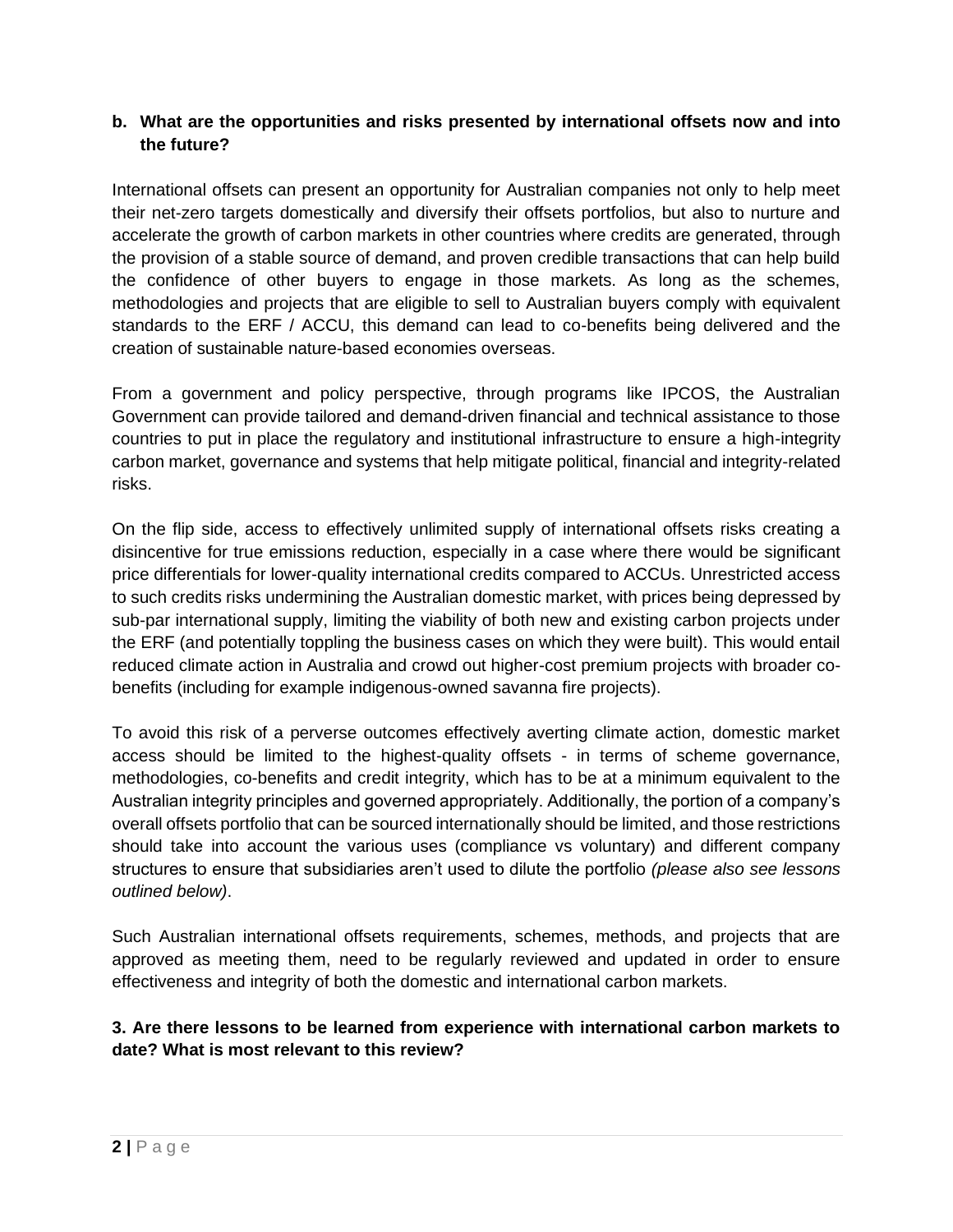There have been a variety of approaches that compliance carbon markets have taken towards the use of international offsets. These include:

- California currently accepts offsets only from US states; they have been looking to allow REDD+ credits but it has been controversial for a number of reasons, including that many Californians want the emissions reductions to occur in-state. This was reflected in an update to the CA ETS a few years ago, where California changed the rule around offsets to require that 50% of offsets purchases must have "direct environmental benefits" to the state of California (so basically 50% can come from anywhere in the US, while 50% need to be from CA or an adjacent state with a shared watershed, etc).
- Korea took a different approach; for the Korean ETS, they said that credits must either be from Korea or foreign offsets must be from projects developed by Korean companies. Basically, it encouraged Korean companies to invest in foreign carbon credits.
- In Colombia, companies could purchase offsets from anywhere in the world for the first year (to ensure there was enough supply) but now can only purchase from credits in Colombia.
- The EU ETS first allowed to buy credits from anywhere, but then mandated companies [only buy from LDCs](https://ec.europa.eu/clima/eu-action/eu-emissions-trading-system-eu-ets/use-international-credits_en) and it proposed a limit on the volume of allowed offsets. The rationale for buying from LDC's and SID's is that those countries least responsible for climate change, but most vulnerable to the impacts of climate change receive priority for climate change adaptation and mitigation opportunities through offset projects that also provide substantial co-benefits (economic, environmental, social, cultural).
- Finally, New Zealand allowed unlimited use of international offsets for its Kyoto Protocol commitments; the influx of cheap credits essentially crashed the market for its domestic forestry credits. There are many reports about lessons learned from this experience, including, [one from this report,](https://www.tandfonline.com/doi/abs/10.1080/14693062.2019.1699773) "The government's failure to adapt unit supply and cost containment mechanisms to changing market conditions has undermined incentives for domestic mitigation, resulted in a large bank of participant-held emission units, and subjected the market to long-term policy uncertainty."

# **Use of offsets by Australian companies**

- **4. Does your company (intend to) use domestic or international offsets and, if so, why?** 
	- **a. What are the most important factors you (will) consider in choosing which international offsets to purchase?**

n/a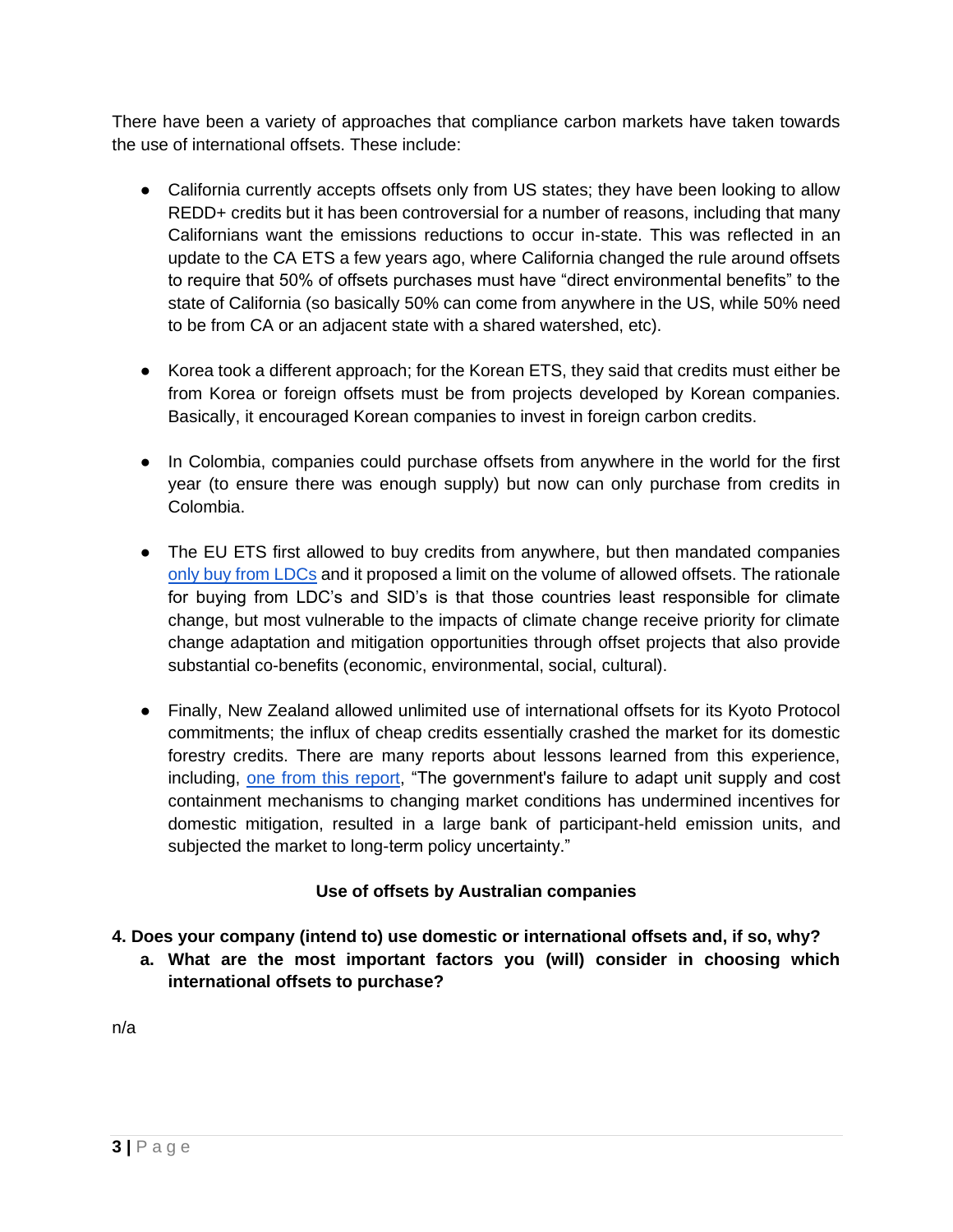#### **Criteria and standards**

**5. What criteria and standards should govern the use of offsets in Australia and under Climate Active in particular? What criteria and standards should be adopted by IPCOS?** 

### **a. Should different criteria and standards apply at different scales (e.g. at the method, project, scheme and trading platform levels)?**

There should be requirements for Australian offsets (ACCUs) to be used for Australian emitters to offset their emissions. Additionally, international schemes from which offsets may be procured need to have gone through a benchmarking process, and individual projects who are selling into the Australian market need to have proven that they have integrity beyond climate requirements, covering co-benefits and a demonstrable lack of adverse social, cultural or other environmental impacts. Eligible methods should prioritize sectors that are most difficult to reduce and sequester emissions, such as the land sector and blue carbon. Additionally, Australia should consider whether there should be guidance given to specific types of international offset purchases (such as requiring X% of purchases come from LDCs or SIDs).

Australia should consider implementing a periodic assessment of approved international offset standards; this could be based on criteria developed by the Carbon Offset Reduction Scheme for International Aviation (CORSIA), which includes criteria for assessing program governance elements as well as methodological elements around additionality, permanence, etc.

At the very least, Australia should require criteria for standards to update methodologies and/or standard-wide regulations every [5] years, so that they reflect the latest technological and scientific developments. This could perhaps be done in concert with NDC updates; such a review should assess whether current offsetting methodologies are no longer additional (such as renewable energy projects, many of which are now financially viable without carbon offset revenue) and should also consider updating a negative list for any technologies which represent marginal emissions reductions but risk locking in negative long-term impacts (such as enhanced oil recovery project types). Additionally, an independent oversight body with links to both the domestic (ERF) and international (IPCOS) markets could ensure the integrity of the market, ratchet up safeguards and trigger/administer the review of methods, science technology and standards.

At a company level, mandatory offset reporting (e.g. via the Clean Energy Regulator forms devised for this purpose) should include provenance disclosures for credits used to offset Australian emissions.

**6. What is your view of the criteria and standards currently applied by international offsets programs such as the Gold Standard, the Verified Carbon Standard and the Clean Development Mechanism?**

**a. Are there any gaps in the criteria used? What changes and/or additions are needed?**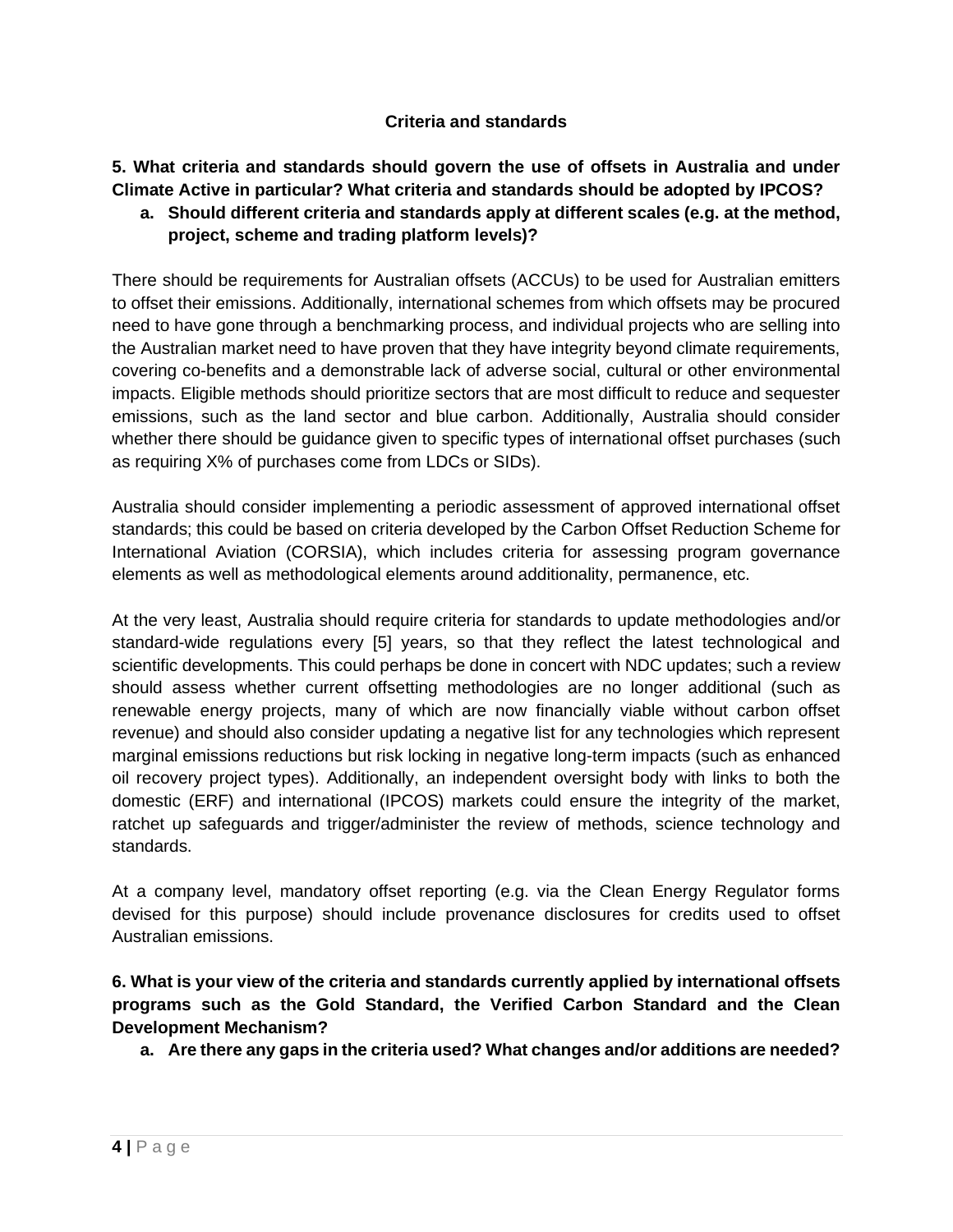- **b. What is your view of the standards applied to ensure an offsets credit represents a real reduction in greenhouse gas emissions (e.g. permanence, additionality, measurement, reporting and verification (MRV) standards)?**
- **c. What is your view of the standards applied for taking into account co-benefits?**
- **d. What is your view of the standards applied to avoiding and addressing adverse impacts?**

The Gold Standard and Verra's Verified Carbon Standard (VCS) are two of the world's biggest standards on the voluntary carbon markets; additionally, these standards often update their standard-wide and methodological requirements. Other well-recognized voluntary carbon standards include the Climate Action Reserve, American Carbon Registry, and Plan Vivo (though Plan Vivo has allowed for ex-ante crediting in the past, it appears to be switching to an ex-post model).

While the Clean Development Mechanism is the world's largest carbon offset standard, it is also slated to end. All CDM projects and methodologies will be re-assessed for potential inclusion in Article 6.4; as the CDM's future has been in limbo for quite some time, the methodologies and governance of the standard have stagnated. Australia should instead look to recognize 6.4 credits, including, potentially, those formerly of the CDM, but should not allow current CDM projects for this reason.

Finally, there are many standards that will produce credits soon; this includes the World Bank's Forest Carbon Partnership Facility and ART/TREES. These standards should also be considered for inclusion here, especially as they include many Asia Pacific countries that could also benefit from the approach under IPCOS. Additionally, any rules determined here should also be reflected in IPCOS's guidance.

The Gold Standard and Verra have both developed voluntary standards to enable carbon projects to demonstrate delivery of co-benefits. The most recognized and commonly used to date internationally is Verra's Climate, Community and Biodiversity (CCB) Standard. (Note: TNC has an employee that serves on the CCB board). Projects can become CCB certified, or they can opt for a 'Gold' rating that requires satisfying an additional 3 criteria: climate change adaptation benefits, exceptional community benefits and exceptional biodiversity benefits. Carbon projects applying a nature-based methodology should be required to demonstrate, at a minimum, compliance with CCB, Gold or an equivalent standard. In many cases, additional locally appropriate measures to ensure equity in project design and implementation, including incorporation of gender considerations, may also be required.

The Gold Standard's, Gold Standard for the Global Goals enables projects to demonstrate delivery of human health and water outcomes. Verra's, SDVista standard also enables projects to account for their contributions to sustainable development. Where applicable, carbon projects should be strongly encouraged to make use of, and promote these standards to adequately reflect the full suite of benefits that they are delivering.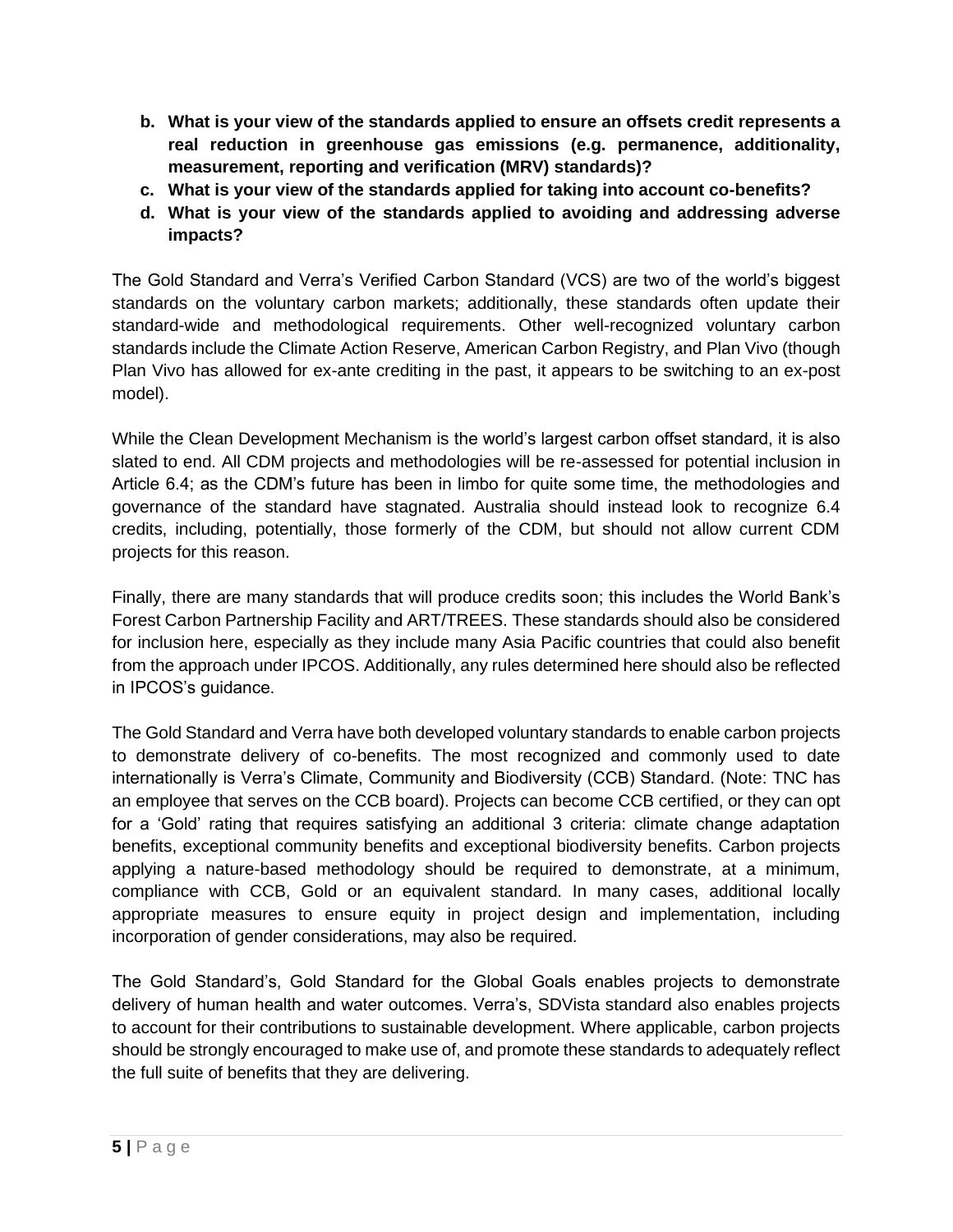Given the relatively limited use of standards and criteria for co-benefits to date and ss carbon markets continue to expand at this rapid pace, increased use and buyer recognition of standards that enable credible accounting of co-benefits will be necessary to differentiate carbon credits that are delivering more than mitigation and should be valued accordingly. Only through continued and transparent use, review and improvement of these standards over time can the systems and trust to provide for credible and meaningful delivering of co-benefits be developed.

Blended financing instruments like IPCOS (i.e. combining government grants with corporate payments for carbon credits) have a critical role to play in demonstrating projects and the use of locally appropriate standards and methodologies that deliver credible mitigation, biodiversity and resilience outcomes for local communities, and which are valued and rewarded accordingly.

## **7. Should the age of units (their vintage) be considered in the criteria for eligible offsets in Australia?**

Australia should consider whether the age of units should be cut-off, but, more importantly, Australia should implement a requirement for methodologies to update over a set number of years (5) (in order to reflect best practice and science).

### **Governance arrangements**

# **8. In the context of the Paris Agreement, how important is it to consider the governance and institutional arrangements in place for the generation, trade, and use of offsets?**

An independent oversight body with links to both the domestic (ERF / CCA) and international (IPCOS) markets will be essential to ensure: the integrity of the market, the transparency of transactions, the appropriate safeguards are in place and to review methods, science technology and standards in line with NDC review.

After 6 years of negotiations, countries agreed on rules for international cooperation through carbon markets at COP26. The new rules are outlined in Article 6 of the Paris Agreement, stating countries around the world could trade "units" (carbon credits) with one another in order to access more cost-effective emissions reductions or to sell excess emissions credits. A number of countries and multilateral development banks are developing pilot programs to implement Article 6 bringing new opportunities to finance mitigation activities through international carbon markets. In parallel, the voluntary carbon market has seen rapid growth in recent years, driven in part by the growing chorus of net-zero commitments made by companies around the world.

Article 6 gives countries important tools to ensure environmental integrity and avoid double counting. One of its main tools is a "corresponding adjustment" (CA), an accounting measure to ensure that two countries do not count the same emission twice. In practice, if countries sell an Article 6 credit to another country or a company internationally, it would need to show the adjustment in its Biennial Transparency Report (BTR), and then subtract the transferred unit(s) from its NDC. Therefore, if a country wants to designate and authorize credit as eligible to trade on the VCM, it will need a corresponding adjustment.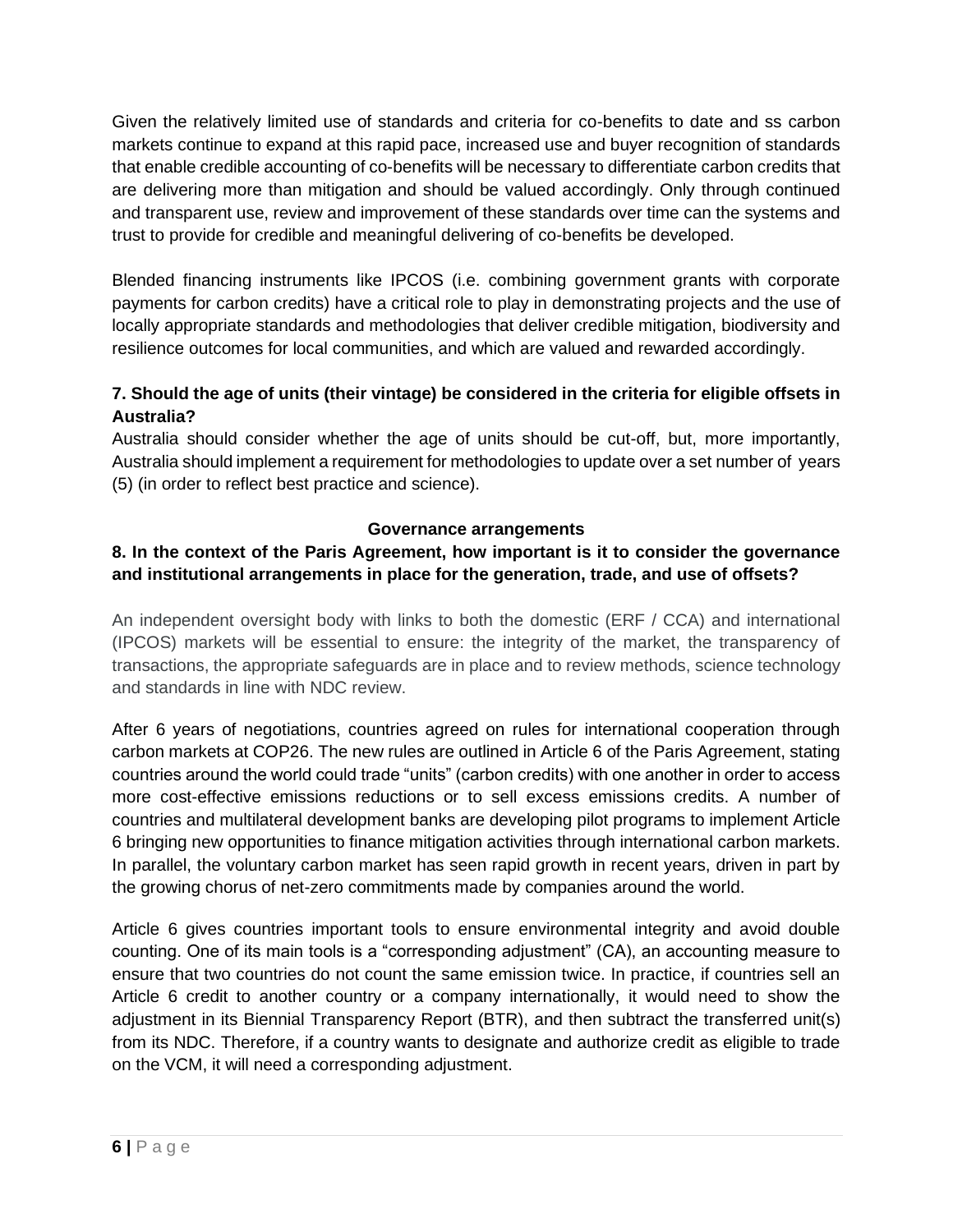By considering governance and institutional arrangements for trading offsets, Australia can take a leadership role and help shape how Article 6 is implemented. Specific points for Australia to consider are:

- 1. **What does an "authorization" look like?** An ITMO is defined in paragraphs 1(d) and (f) as a mitigation outcome authorized for use towards an NDC, authorized by a participating Party for use for international mitigation purposes other than the achievement of an NDC or authorized for other purposes as determined by the first transferring participating Party. Will there be a general template or a minimum set of criteria to guide countries on how to "authorize" ITMOS for use towards an NDC, international mitigation purposes or other purposes? Or will it be up to the country to define what format, activities, conditions and sectors to include in an "authorization"?
- 2. **What does a corresponding adjustment look like?** Parties will likely rely on a variety of different domestic legal regulations when determining how best to create and implement a corresponding adjustment. However, will the recording and reporting of such adjustments be standardized? Or will there be options for using a standardized reporting structure, that Parties may choose to follow or may choose to create an independent reporting system? This approach has been used with success by the World Bank's Forest Carbon Partnership Facility, which allows countries to design their own registry system (following established guidelines) or to use a centralized World Bank system, depending on their preference.
- 3. **How and when to make a corresponding adjustment for mitigation outside of an NDC?** If countries sell credits from sectors outside their NDC, there must be a corresponding adjustment. However, exactly how the country must account for these CAs is still unknown since the units were not in the NDC in the first place. Is this to be decided in future negotiations or within each country? It seems most feasible for countries to show CAs alongside the greenhouse gas inventory in the biennial transparency reports (BTRs).
	- a. There is a secondary question here, as well, around how to show progress towards NDC achievement if the ITMO is from outside an NDC sector. If, for example, a buyer country purchases credits from inside an NDC, seller countries should be able to showcase their current progress towards that sectoral commitment and may wait to sell until they know if that target will be met or exceeded. However, this information will not be available for credits outside of an NDC; how can buyer countries know if the purchase is raising ambition above existing mitigation targets?
- 4. **How and when to report on the relationship between corresponding adjustments and NDC achievement**? In many cases, seller countries will likely sell ITMOs prior to achieving an NDC. During this time, seller countries may showcase their current progress towards that sectoral commitment. However, what happens in the event that the NDC is not met? When and how will that be reported?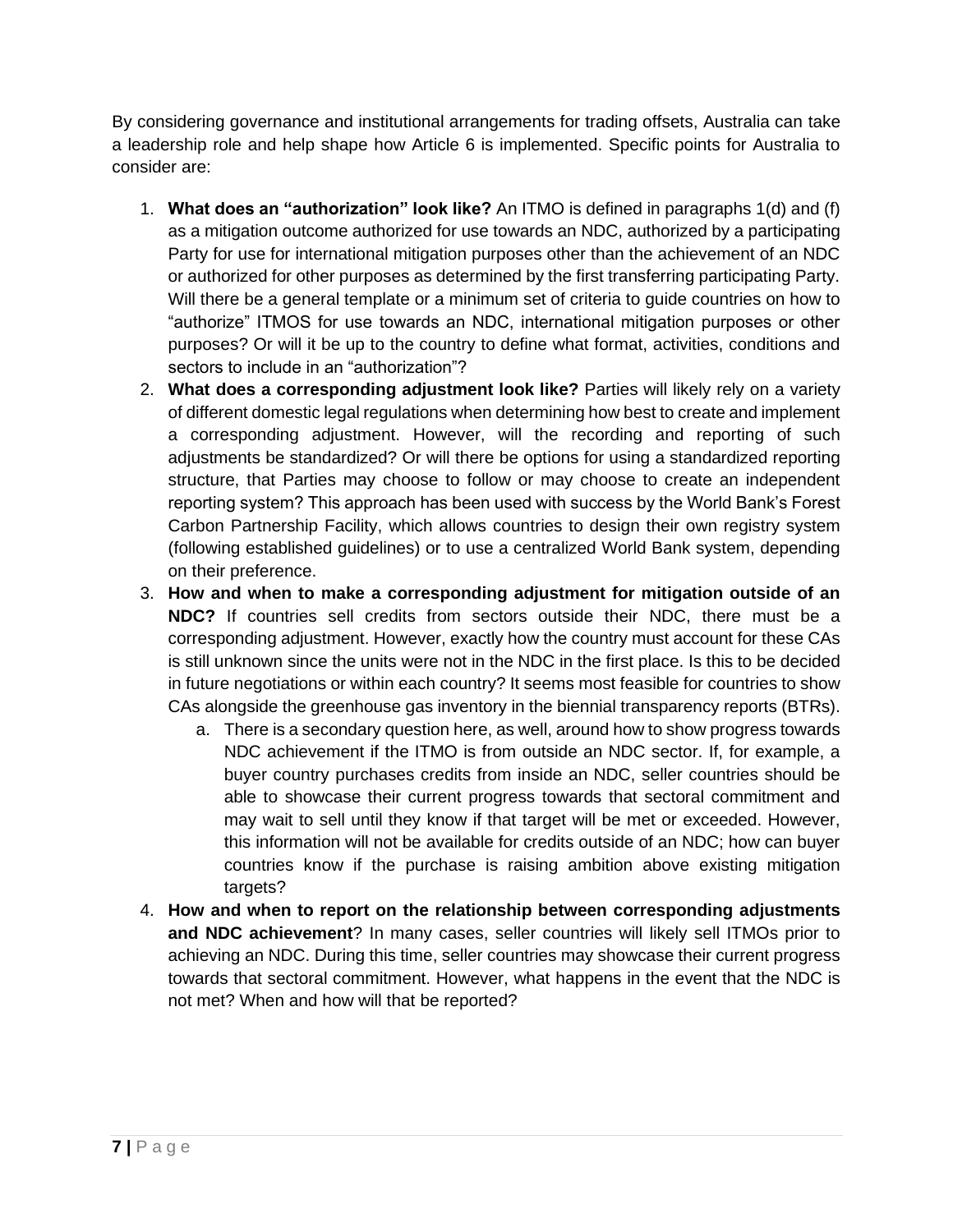### **9. What are the key elements of good governance arrangements? Are there elements missing from current offsets programs such as the Gold Standard, the Verified Carbon Standard and the Clean Development Mechanism?**

Australia should look at governance arrangements mandated under CORSIA. For example, both Gold Standard and Verra have now included provisions around tracking and obtaining a corresponding adjustment based on CORSIA requirements.

With regards to the Clean Development Mechanism, Australia can assess its government arrangements but should keep in mind that the governance of the CDM standard itself is winding down as all CDM projects and methodologies will be re-assessed for potential inclusion in Article 6.4.

### **Co-benefits**

### **10. How important is it that offsets also produce co-benefits?**

a. How important is it that IPCOS produces co-benefits in partner countries?

It is critical that IPCOS produces co-benefits in partner countries. The current and potential partner countries in the Indo-Pacific region are countries at the frontlines of the twin climate and biodiversity crises the world is currently facing. These are also countries where economic and cultural resilience is closely intertwined with rights, access to and use of natural resources.

In addition, as a government-led blended financing mechanism, IPCOS is uniquely placed to develop and test solutions to the problems that the market may be unlikely to address on its own. When it comes to the ability of carbon markets to deliver integrity and quality across abatement, biodiversity and community resilience, grant funding for science and practice is needed to develop proven tools that can build confidence in valuing biodiversity and community resilience outcomes. This is something the market is unlikely to do organically with the degree of local knowledge and to a level of quality required, hence the critical role for IPCOS in making this a priority, hand-inhand with systems and methods to ensure carbon abatement integrity.

### **11. What are the range of co-benefits that might result from the production of offsets?**

- a. Are some co-benefits more valuable than others, and if so, which?
- b. Are there specific offsets activities that might have a particularly positive impact?

Co-benefits are crucial for all nature-based carbon projects. In most instances, the relative value of co-benefits cannot meaningfully be determined in the abstract because it is specific to each place and the people that live and work there. At the local level it may be that project participants and others impacted by the project value one co-benefit more than another, which can only be assessed through a thorough consultation process as part of project design. Particular co-benefits may then be prioritized in project design.

Well-designed nature-based carbon projects can achieve biodiversity, social, and cultural outcomes, which are often (but not always) interdependent. Indigenous-led early season savanna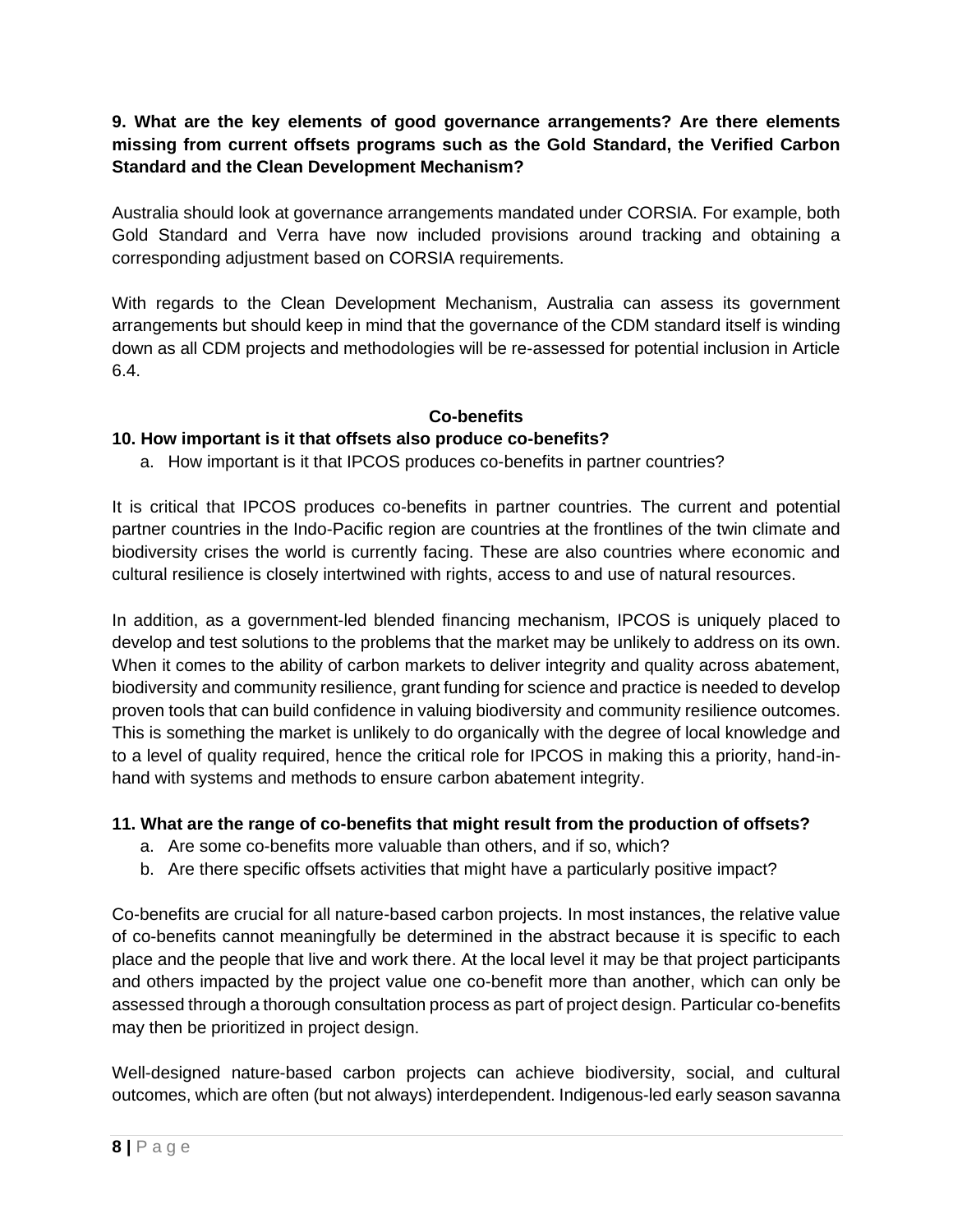burning in Northern Australia which TNC has helped to develop the science and capacity for is one example of this. In this case, strong alignment of the carbon abatement activity with Traditional Owners' priority of looking after their traditional lands and creating economic opportunities to live and work on-country has been key to sustainability and scale of the method and the mitigation and co-benefits it has delivered. For IPCOS countries, REDD+ projects where customary owners are included and empowered, can have a big positive outcome in strengthening tenure security and resilience. Where customary owners are excluded, in addition to negative socio-cultural and economic outcomes, the resulting lack of sustainability tends to result in negative outcomes for biodiversity and carbon abatement as well.

## **12. In your view, what are the most appropriate and effective approaches for supporting, recognising and valuing co-benefits associated with offsets, and ensuring the delivery of co-benefits in local communities?**

Biodiversity and community resilience differ from carbon in that the nature, impact and value of biodiversity and community resilience outcomes vary tremendously from place to place. As a result, the most appropriate and effective approaches for supporting and valuing these benefits are those that are designed by and for the places and people they are meant to serve. This presents a challenge for a market because it is hard to standardize. But ultimately this level of local engagement is needed to develop the integrity and trust without which a market-based approach to delivering co-benefits will be unable to grow to a meaningful scale.

To date, a range of standards exist that vary in their specificity to a particular place and the extent to which they have been applied in actual projects and improved on over time. We have mentioned Verra's CCB standard above. IUCN has also developed a global standard for Nature Based Solutions. In Queensland, the state government's [Land Restoration Fund](https://www.qld.gov.au/environment/climate/climate-change/land-restoration-fund/co-benefits) has developed a cobenefits standard that TNC is using in projects we are supporting there.

To strike the right balance between the needs of place and local people and the needs of the market, it is likely that some combination of high-level principles, criteria and design features adapted to local realities will be needed. The Forest Stewardship Council (FSC) for example uses an approach of setting global generic criteria and indicators that can be adapted into national standards developed through a participatory multi-stakeholder process and governed by a national board. Some adaptation of this approach could be useful to explore further for cobenefits. As a sub-regional initiative, IPCOS could be well-suited to testing this at the Indo-Pacific level.

Prior to use of any particular standard, as part of a comprehensive feasibility assessment, it is important to conduct due diligence and appropriate consultation with all relevant stakeholders (whether directly involved in the carbon market or potentially impacted by proposed projects) around the standard and whether it is appropriate for the project, place and people in question.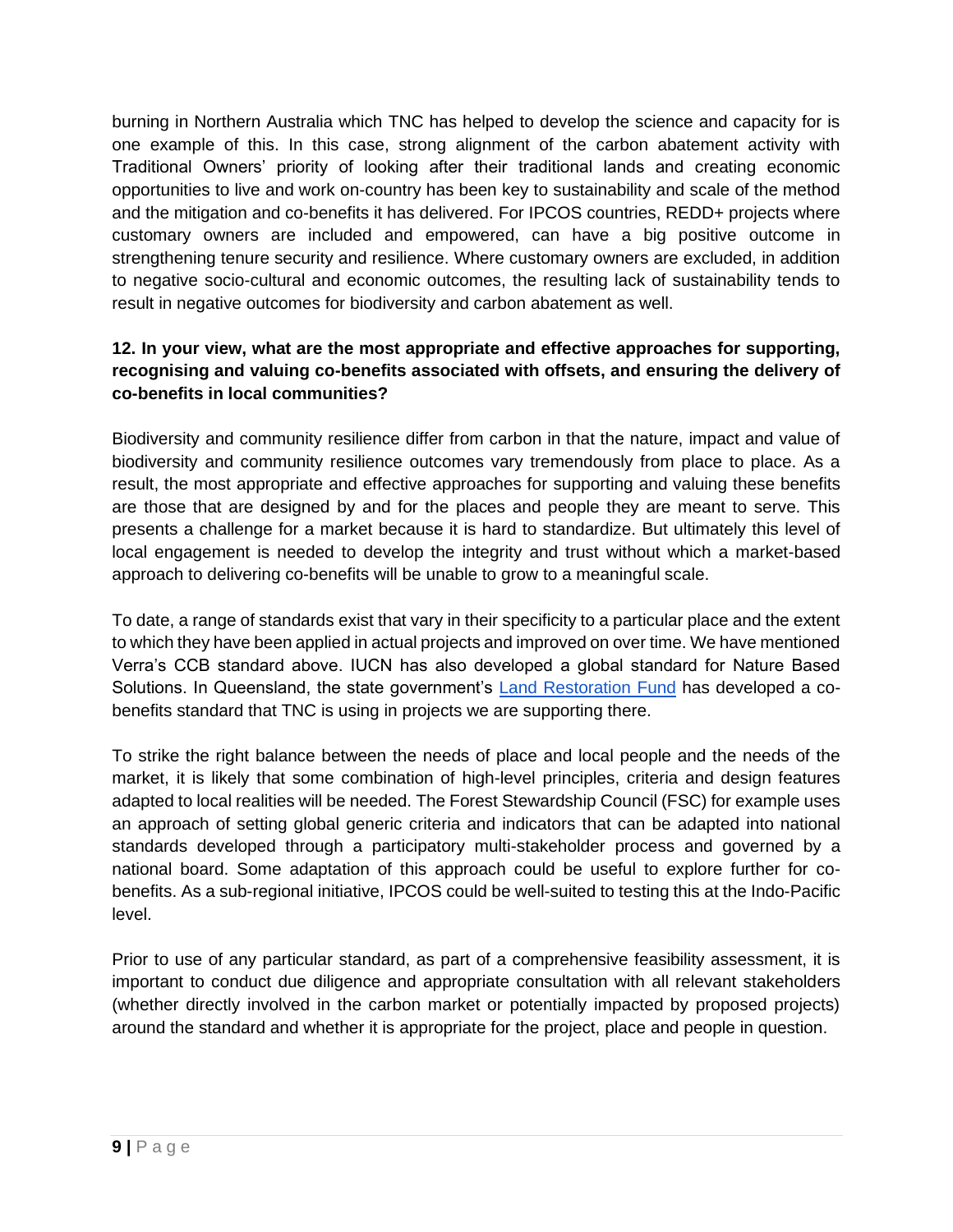#### **Adverse impacts**

## **13. What are the range of adverse impacts that might result from the production of offsets?**

A comprehensive feasibility assessment for a well-designed carbon project should include using a Human Rights-based approach to identify who the project may harm in addition to whom it may help, and integrating measures to eliminate and/or mitigate adverse impacts in project design. For nature-based carbon projects in particular, where secure rights to land and natural resources are necessary, there can be a high risk of exacerbating historical inequities and injustices relating to these rights. At a system / scheme level, legislation which creates incentives for third parties to use and benefit from activities on areas of traditional country must provide positive protections for indigenous rights to that country. At a project level, a project should not move from feasibility to design without understanding this part of the context. At a minimum, carbon projects should not be implemented in a way that will make existing inequities worse. At their best, projects will be designed to improve existing climate inequities by reducing social, economic, and environmental vulnerabilities, generating multiple benefits, and equitably balancing trade-offs.

Some nature-based removal activities, like reforestation and afforestation have the potential for adverse impacts on biodiversity, as seen with monoculture tree crops that have acted as drivers of deforestation in tropical countries. Such projects, if designed with little or no consideration of ecological function also face a risk of mortality and little to no lasting mitigation impact as a result. This comes down to ensuring that there are method-level environmental and social integrity requirements in relation to credits that are eligible for offsets use in Australia.

Carbon offsets can also produce adverse impacts for the global climate when they are used not in addition to, but in place of decarbonization. Australia should provide guidance and requirements around offset (both voluntary and compliance) use that prioritizes decarbonization plans before offsetting. In general, most corporate net-zero commitments (for example, those under the Science-based Targets Initiative) must align net-zero goals with the Paris Agreement targets; typically this means companies must decarbonize around ~90% of absolute emissions by 2050, resulting in a declining window for offsets between now and then.

### **14. What are the most effective approaches or frameworks for avoiding or otherwise managing adverse impacts, if necessary?**

**a. How can IPCOS best be designed to avoid adverse impacts and address them if they do arise?** 

Assessment of a carbon project's potential negative impacts for people and nature such as those noted above must be integrated into project feasibility from the beginning. The findings of the feasibility assessment should then be used to shape not only the design of the project itself, but also the project design process, with a particular emphasis on addressing any power dynamics that might create barriers to participation for vulnerable and/or typically under-represented groups. There are many available tools and guidelines for ensuring equity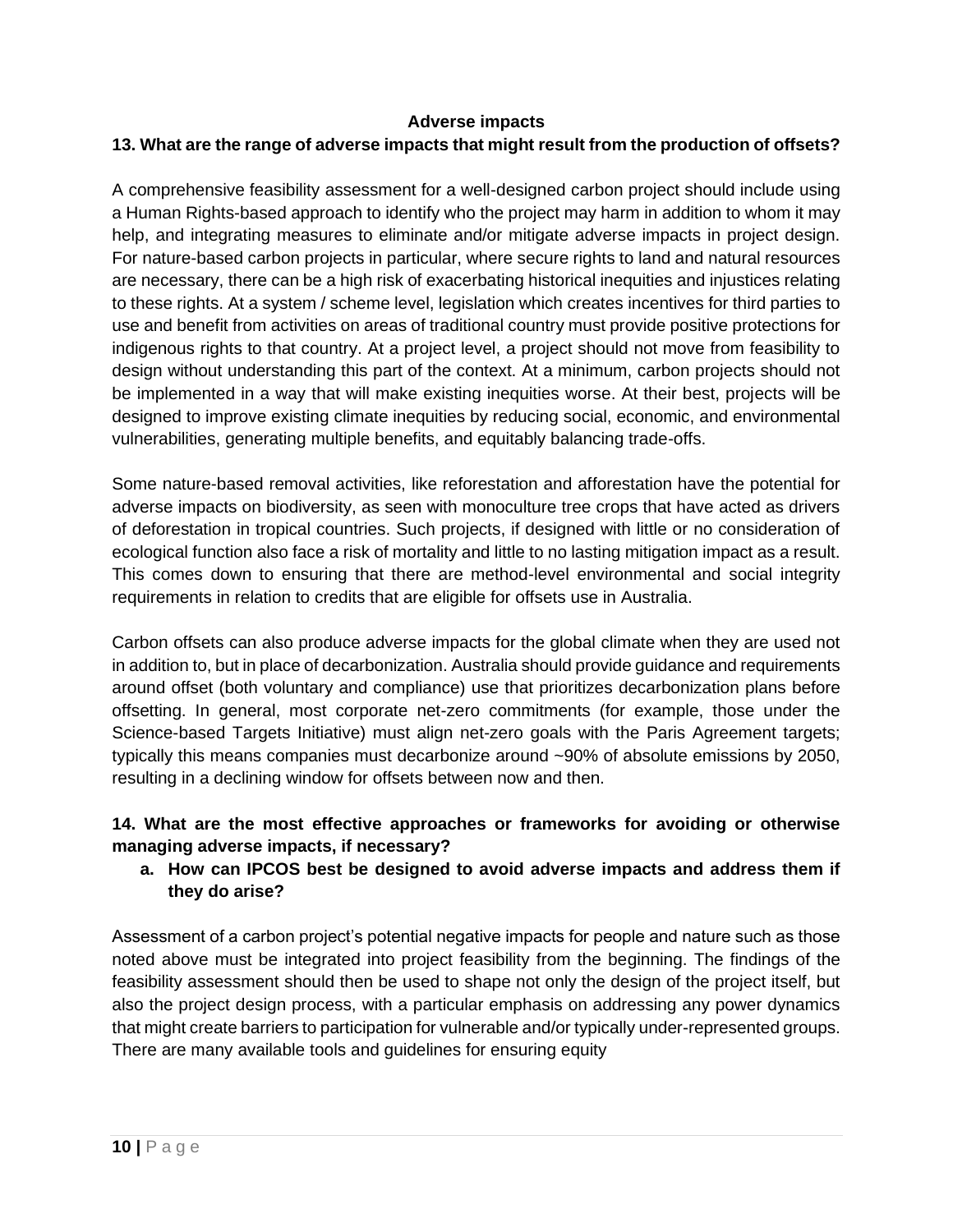IPCOS can ensure that potential negative impacts resulting from the demonstration projects it supports are identified and mitigated in the project feasibility and design stages. IPCOS can consider using the existing ERF framework as a starting point to build on and adapt as needed, including additional requirements for co-benefits and Human Rights. Ultimately, the standards, methods and MRV systems used in the demonstration projects that IPCOS supports should be selected and/or developed in close consultation with project participants and local people impacted by the projects, with complementary science and capacity development supported through the program. As a blended finance instrument, IPCOS is well-placed to invest heavily in designing and testing best practice, key principles and approaches highlighted in this paper and make them replicable and accessible for other projects. IPCOS can also consider placing requirements on the buyers of credits from the demonstration projects it supports to demonstrate integrity on the demand side (as well as supply). In general, most corporate net-zero commitments (for example, those under the Science-based Targets Initiative) must align net-zero goals with the Paris Agreement targets; typically this means companies must decarbonize around ~90% of absolute emissions by 2050, resulting in a declining window for offsets between now and then. Australia should provide guidance about what is required for buyers before they can purchase offsets.

## **15. How important is community and stakeholder engagement in avoiding adverse impacts?**

Deep community and stakeholder consultation and ongoing engagement are essential from assessing project feasibility through to verification to both ensure quality and sustainability and avoid adverse impacts. For nature-based projects in particular, a project should not proceed without the Free, Prior and Informed consent of Indigenous Peoples and local communities that live on, use or value the lands, waters and resources within and very near to the project boundaries. That engagement and consultation needs to be on the advice of local indigenous representative bodies to ensure the right communities are consulted.

# **Broader implications**

## **16. Does the use of international offsets under Climate Active have any broader implications in Australia? (For example, for other offset schemes, for corporate reporting and for the development of carbon markets and carbon trading platforms.)**

Australia should decide whether the use of international offsets under Climate Active will require a corresponding adjustment (CA). Many civil society actors believe that all voluntary purchases of credits should include a CA, or companies should change their claim from a carbon neutrality claim to one supportive of various NDCs. It would be very useful for Australia to opine on this matter and provide guidance.

As above, there should be a ceiling on use of international offsets and a mandatory reporting requirement on share of international offsets used and their provenance, at individual reporter level (national, state, company etc).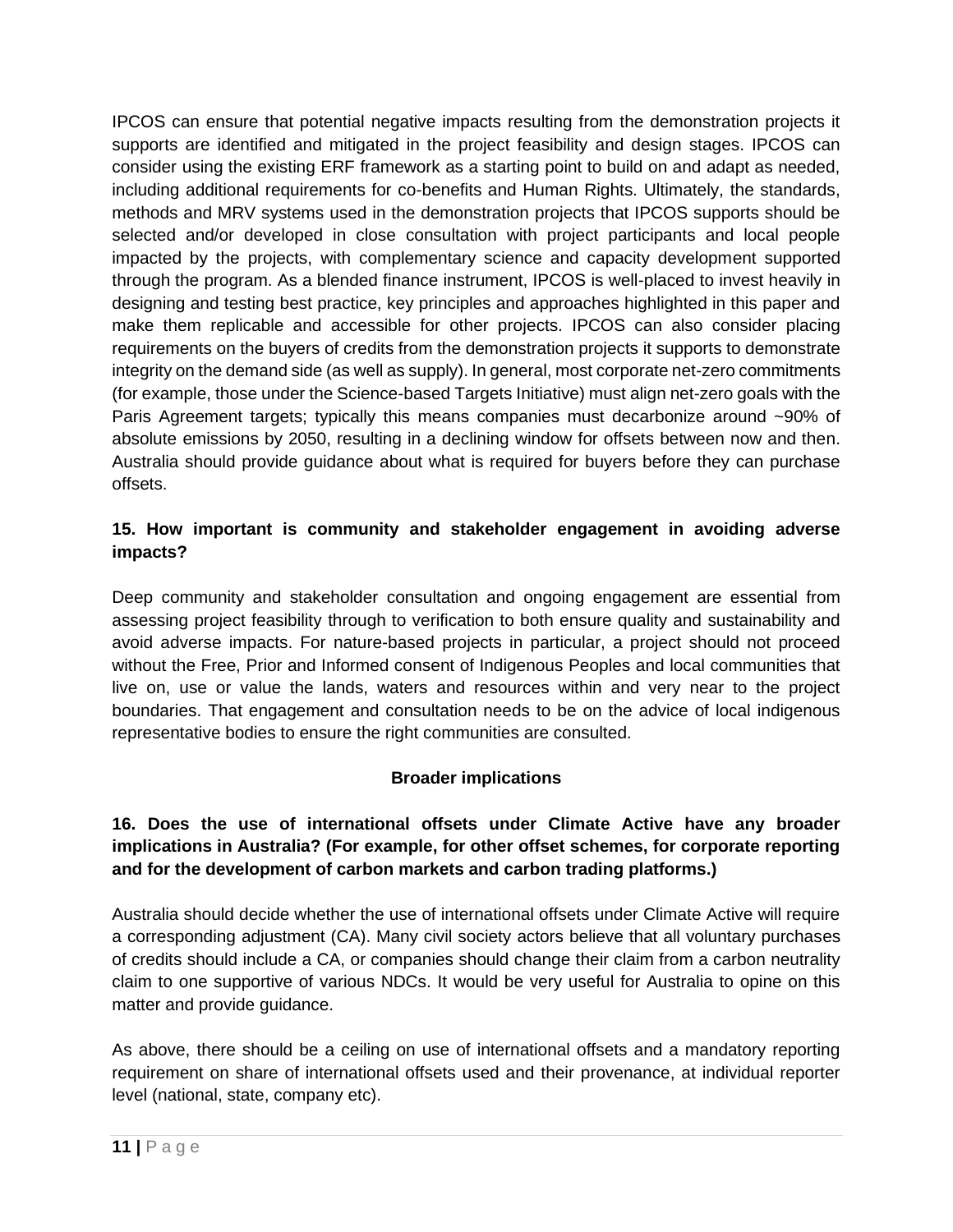### **17. What are the lessons learned from carbon markets to date?**

There are many lessons learned from carbon markets to date, including around the use of international offsets (see question 3). Additional lessons learned include:

- the need for broad and genuine involvement of all impacted stakeholders in the scheme and method design and administration - including marginalized communities, traditional owners, large corporates, governments, demand side etc,
- the need for dynamic pricing to better benefit communities (carbon credit producers) rather than intermediaries/speculators and to reflect the co-benefits that may be delivered,
- the need to periodically update and review best practice and evolving science in relation to methodologies,
- the need for independent and independently scrutinized scheme governance arrangements to guarantee transparency and avoid or sanction conflicts,
- the need to enshrine permanence requirements and avoid double-counting,
- the rationale for ensuring demand side integrity through clear rules around the circumstances under which offsets can be used for compliance purposes (e.g. Safeguard Mechanism) and transparent reporting requirements in relation to the types of offsets being used,
- the need for systems and agencies to help overcome information asymmetry in the market,
- The need for protections for native title and other traditional land rights, including FPIC processes being enshrined in scheme and method design,
- increasing urgency to account for climate resilience and adaptation (and the impact of climate change on Country's (LDC's and SID's) and prospective projects).

Emerging guidance has found that while there has been strict scrutiny around offset supply, there has typically been less oversight on demand-side criteria. Corporates should only be able to purchase offsets as part of a comprehensive decarbonization strategy, one that is aligned with the Paris Agreement targets; typically, this means companies must decarbonize around ~90% of absolute emissions by 2050, resulting in a declining window for offsets between now and then.

# **18. Outside of Climate Active and IPCOS, where else might offsets criteria be relevant in Australia? Are there different considerations in those cases?**

n/a

# **19. To what extent should international offsets used by Australian companies towards their targets also count towards Australia's national targets?**

Ideally, these offsets would not count towards Australia's national targets, thereby increasing global ambition to meet the Paris Agreement temperature goals. However, few - if any - countries currently have infrastructure or decision-making in place around CAs. If the Australian